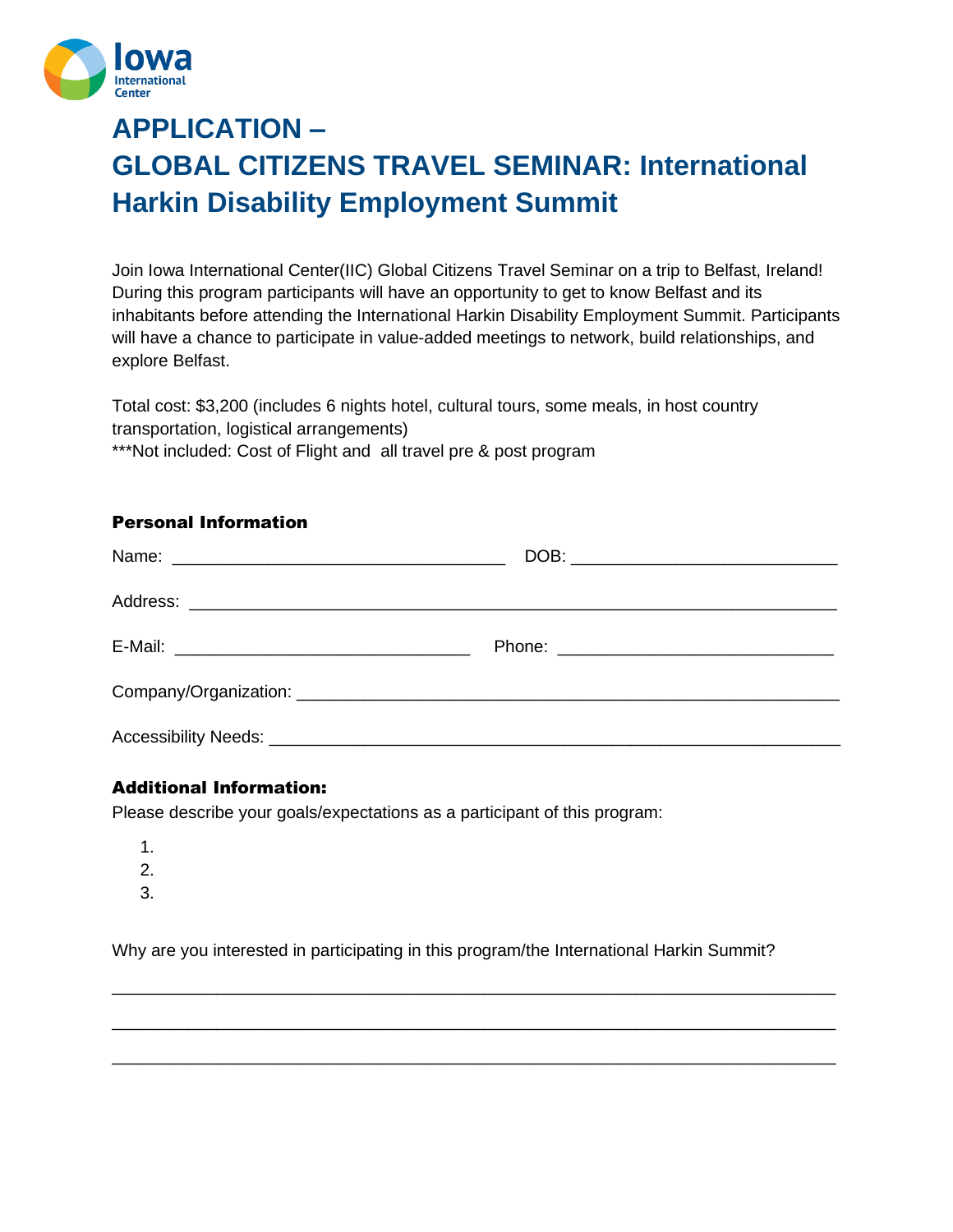

How did you learn about this program?

☐ Iowa International Center(IIC) Website ☐ IIC Social Media ☐IIC Newsletter

 $\Box$  From The Harkin Institute

Any additional information you'd like to share:

## Please initial each box to acknowledge agreement:

 $\Box$  I agree to abide by the Iowa International Center (IIC) Code of Conduct (found at the end of this packet) during the program.

\_\_\_\_\_\_\_\_\_\_\_\_\_\_\_\_\_\_\_\_\_\_\_\_\_\_\_\_\_\_\_\_\_\_\_\_\_\_\_\_\_\_\_\_\_\_\_\_\_\_\_\_\_\_\_\_\_\_\_\_\_\_\_\_\_\_\_\_\_\_\_\_\_\_\_\_

\_\_\_\_\_\_\_\_\_\_\_\_\_\_\_\_\_\_\_\_\_\_\_\_\_\_\_\_\_\_\_\_\_\_\_\_\_\_\_\_\_\_\_\_\_\_\_\_\_\_\_\_\_\_\_\_\_\_\_\_\_\_\_\_\_\_\_\_\_\_\_\_\_\_\_\_

\_\_\_\_\_\_\_\_\_\_\_\_\_\_\_\_\_\_\_\_\_\_\_\_\_\_\_\_\_\_\_\_\_\_\_\_\_\_\_\_\_\_\_\_\_\_\_\_\_\_\_\_\_\_\_\_\_\_\_\_\_\_\_\_\_\_\_\_\_\_\_\_\_\_\_\_

\_\_\_\_\_\_\_\_\_\_\_\_\_\_\_\_\_\_\_\_\_\_\_\_\_\_\_\_\_\_\_\_\_\_\_\_\_\_\_\_\_\_\_\_\_\_\_\_\_\_\_\_\_\_\_\_\_\_\_\_\_\_\_\_\_\_\_\_\_\_\_\_\_\_\_\_

\_\_\_\_\_\_\_\_\_\_\_\_\_\_\_\_\_\_\_\_\_\_\_\_\_\_\_\_\_\_\_\_\_\_\_\_\_\_\_\_\_\_\_\_\_\_\_\_\_\_\_\_\_\_\_\_\_\_\_\_\_\_\_\_\_\_\_\_\_\_\_\_\_\_\_\_

 $\Box$  I understand the \$500 deposit holds my position in the program.

 $\Box$  I agree to make full payment in order to secure my position in the program by the predetermined date given by IIC.

 $\Box$  I have read and signed all of the attached forms.

 $\Box$  I agree to share proof of insurance and passport with IIC before the program begins.

\_\_\_\_\_\_\_\_\_\_\_\_\_\_\_\_\_\_\_\_\_\_\_\_\_\_\_\_\_\_\_\_\_\_\_\_\_\_\_\_\_\_\_\_\_\_\_\_\_\_\_\_\_\_\_\_\_\_\_\_\_ \_\_\_\_\_\_\_\_\_\_\_\_\_\_\_\_\_\_\_\_

Choose one:

 $\Box$  I will be purchasing additional traveler's insurance

 $\Box$  I will not be purchasing additional traveler's insurance

Signature Date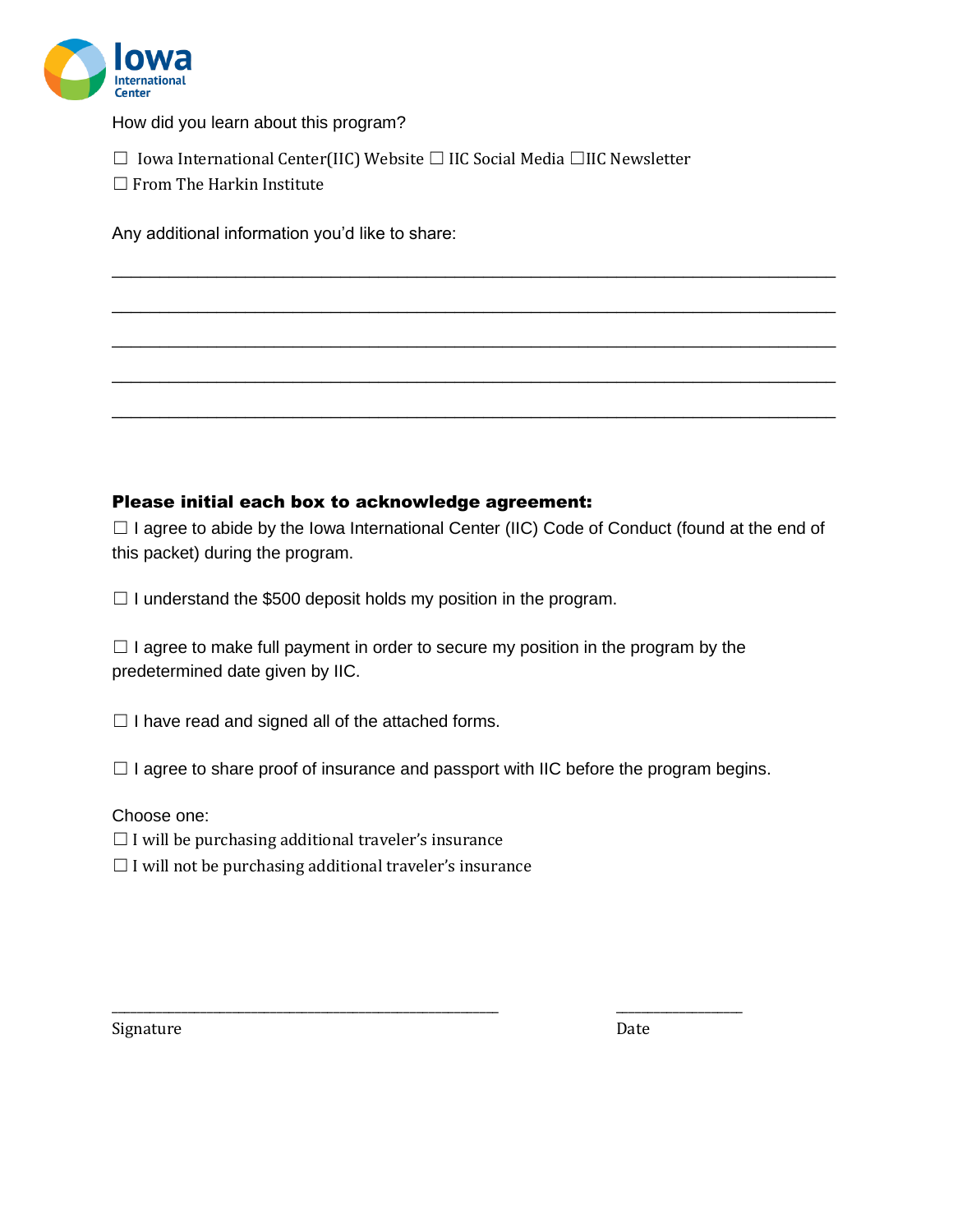

# **IOWA INTERNATIONAL CENTER – LIABILITY WAIVER**

I understand and agree that Iowa International Center (IIC) is not responsible for any injury or property damage arising out of participating in this IIC Program, even if caused by ordinary negligence or otherwise. I hereby assume all of the risks of participating in this activity that may arise from my participation. I understand and acknowledge that this releases Iowa International Center's staff, directors, volunteers, and interns, as well as (the "Sponsor"), and its employees, officers, directors, shareholders, affiliates, agents, representatives, successors and assigns (collectively the "Releasees") from any liability or claim that I may have against the nonprofit with respect to bodily injury, personal injury, illness, death, property damage, demands, damages, costs, expenses, and/or actions that may result from my involvement as a participant in the Nonprofit's activities.

I understand that this document is intended to be as broad and inclusive as permitted by the laws of the state in which the participant activities take place and agree that if any portion of this Agreement is invalid, the remainder will continue in full legal force and effect.

Signature of Participant Date Date

\_\_\_\_\_\_\_\_\_\_\_\_\_\_\_\_\_\_\_\_\_\_\_\_\_\_\_\_\_\_\_\_\_\_\_\_\_\_\_\_\_ \_\_\_\_\_\_\_\_\_\_\_\_\_\_\_\_\_\_\_\_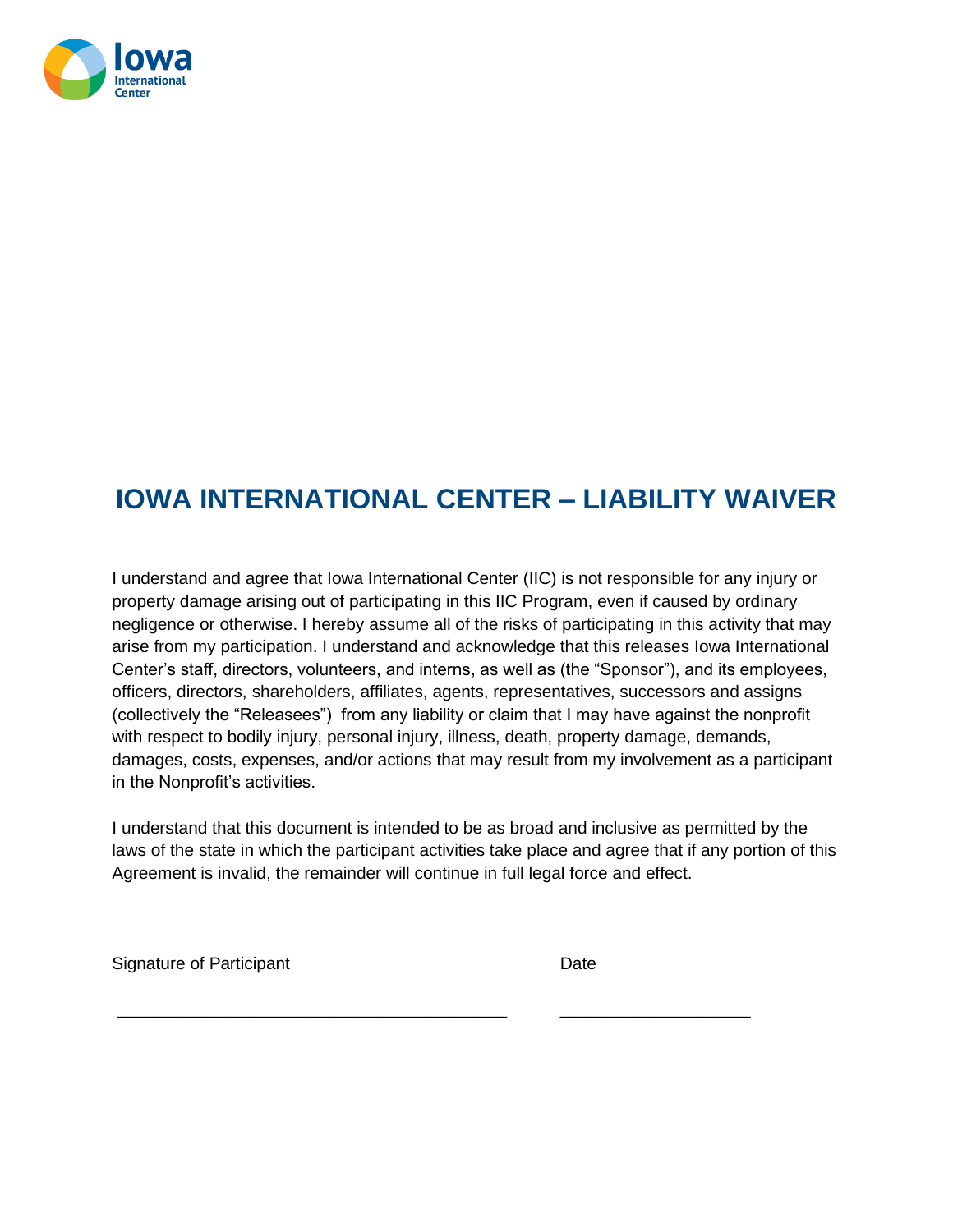

## HEALTH INSURANCE/EMERGENCY CONTACT

\*\* please attach copy of front and back insurance card

| Main Contact in Case of Emergency      |
|----------------------------------------|
|                                        |
|                                        |
|                                        |
| Secondary Contact in Case of Emergency |
|                                        |
|                                        |
|                                        |
| Health Insurance Information:          |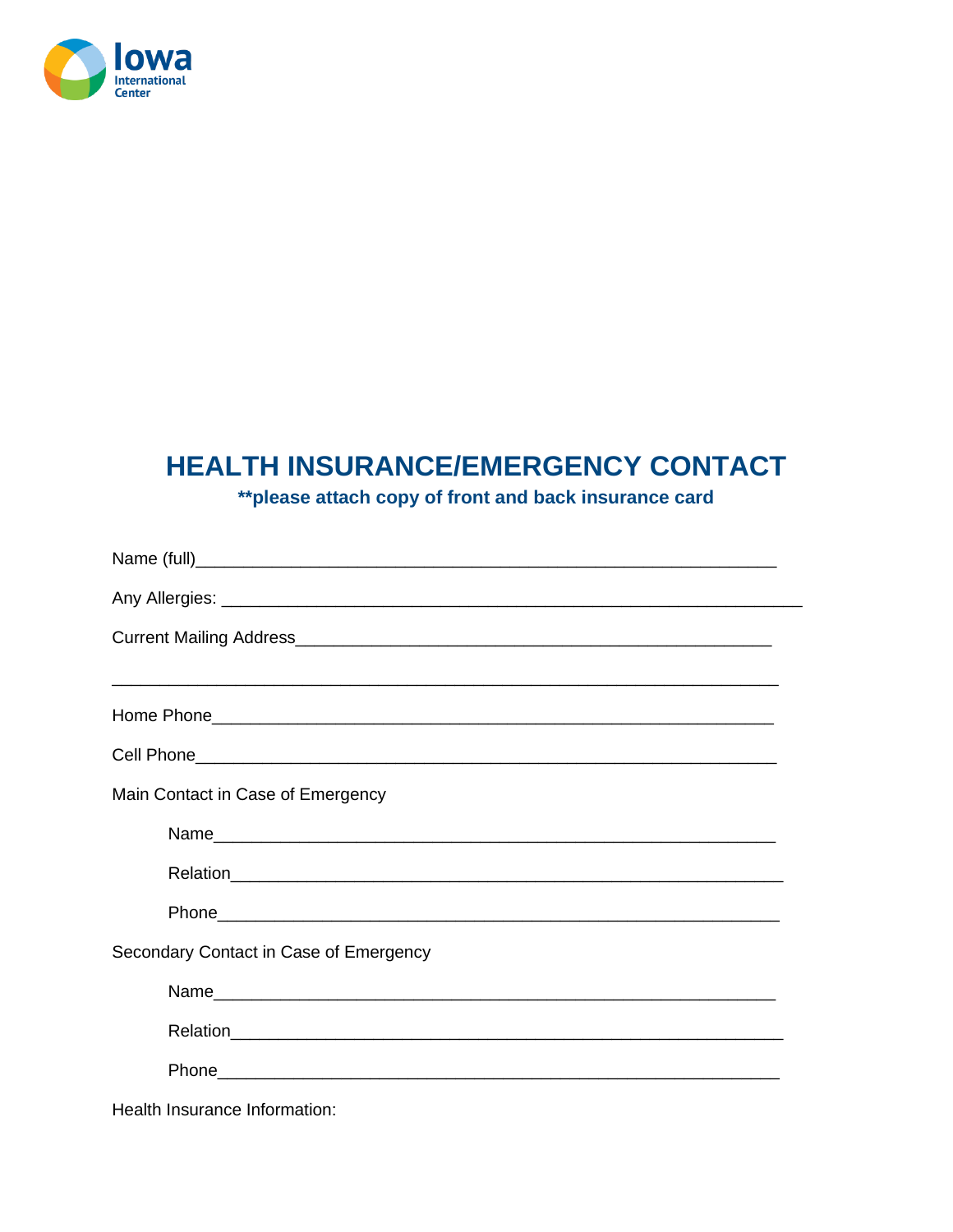

| Policy Holder DOB: _____________________________                |  |
|-----------------------------------------------------------------|--|
| Policy Holder Relation to Participant: ________________________ |  |

# **MEDIA CONSENT & RELEASE FORM**

I authorize Iowa International Center and its partners the right to use my image, words, voice, and name in all forms and media, including composite or modified representations. With respect to this material, I grant Iowa International Center and its partners a royalty-free, perpetual, non-exclusive license to display, distribute, reproduce, and create derivative works, in whole or in part, for any educational, promotional, publicity, exhibition, archival, scholarly, and all other standard purposes. Additionally, I agree that Iowa International Center and those authorized by Iowa International Center will not be required to seek any additional approval in connection with such uses. By signing, I agree that have read the above terms and conditions and authorize Iowa International Center and its implementing partners the right to use the content I have provided.

| Signature: |  |
|------------|--|
|            |  |

Date:  $\Box$ 

Printed Name: \_\_\_\_\_\_\_\_\_\_\_\_\_\_\_\_\_\_\_\_\_\_\_\_\_\_\_\_\_

**Please direct application and inquiries to:** Kassi Bailey, International Programs Director Iowa International Center Merle Hay Rd., Suite 259, Des Moines, IA 50310 Phone: 515-282-8269, ext. 15 **|** Fax: 515-282-0454 E-mail: [kbailey@iowainternationalcenter.org](about:blank)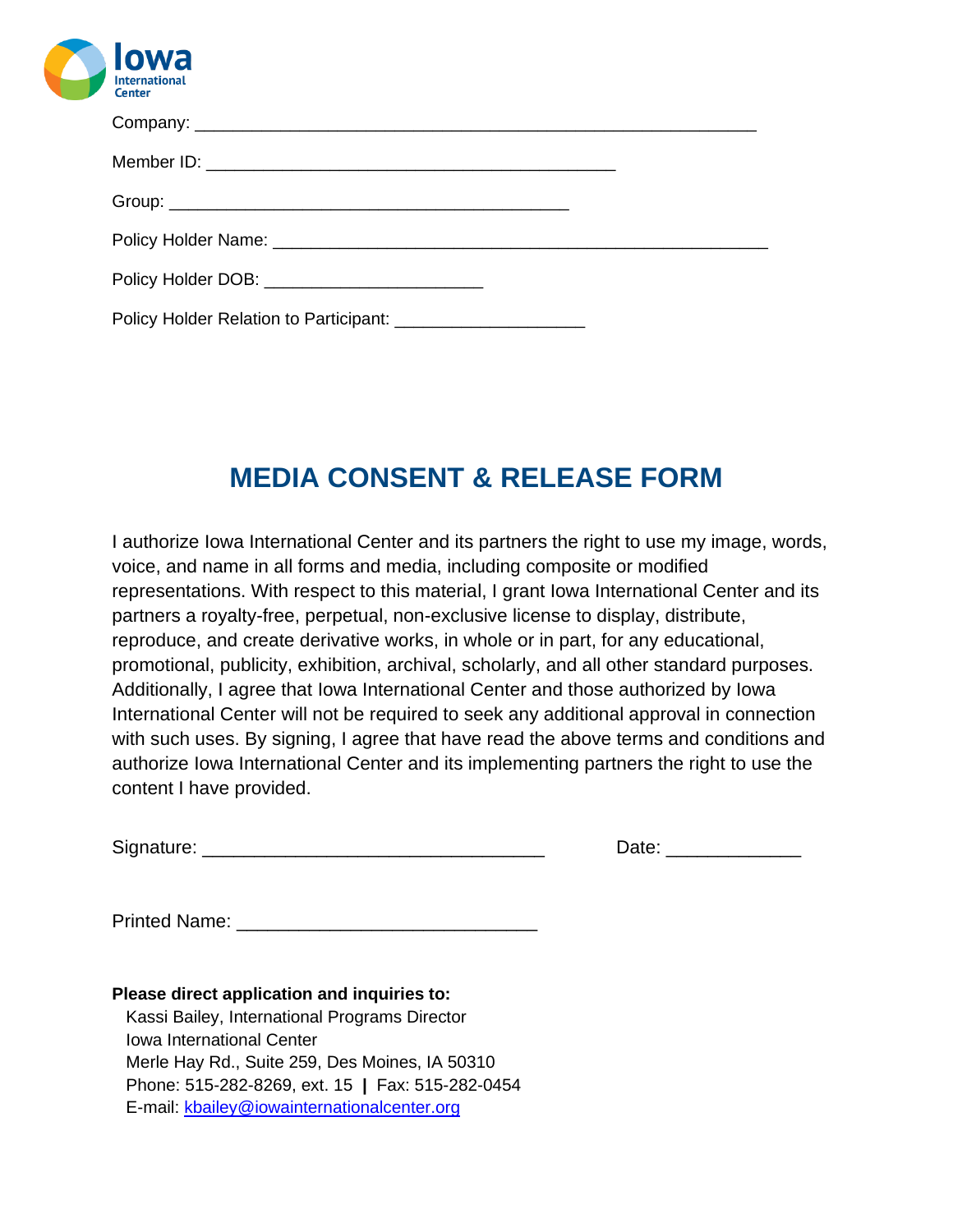

# **Iowa International Center (IIC) Code of Conduct:**

### Basic Standard of Conduct

Participants in Iowa International Center(IIC) programs should observe standards of ethical conduct. During an IIC program, IIC Participants are diplomats of not only the US, Iowa, their organization, but also an extension of IIC. Participants are expected to carry out the goals of the program to the best of their ability and judgment and maintain standards of integrity. During the program participants should:

- Strive to promote mutual respect and understanding between Iowans and people from all cultures and countries
- Act openly, honestly, and in good faith
- Comply with all policies set out by Iowa International Center and follow the laws and customs of the host country.

Participants are expected to demonstrate professional behavior and exercise good judgment in their activities with the organization.

#### Prohibited Conduct

Serious misconduct by participants does not occur often, but all participants should be aware that disruptive behavior and dishonesty will not be tolerated.

The following list describes behavior that may subject participants to no longer be welcomed as part of the program:

- Dishonest, illegal or indecent conduct.
- Theft of organization property and/or property of others.
- Unauthorized possession, sale or use of alcoholic beverages or illegal drugs during the IIC Program.
- Possessing firearms or dangerous weapons during the IIC Program
- Working or operating vehicles under the influence of alcohol or illegal drugs during